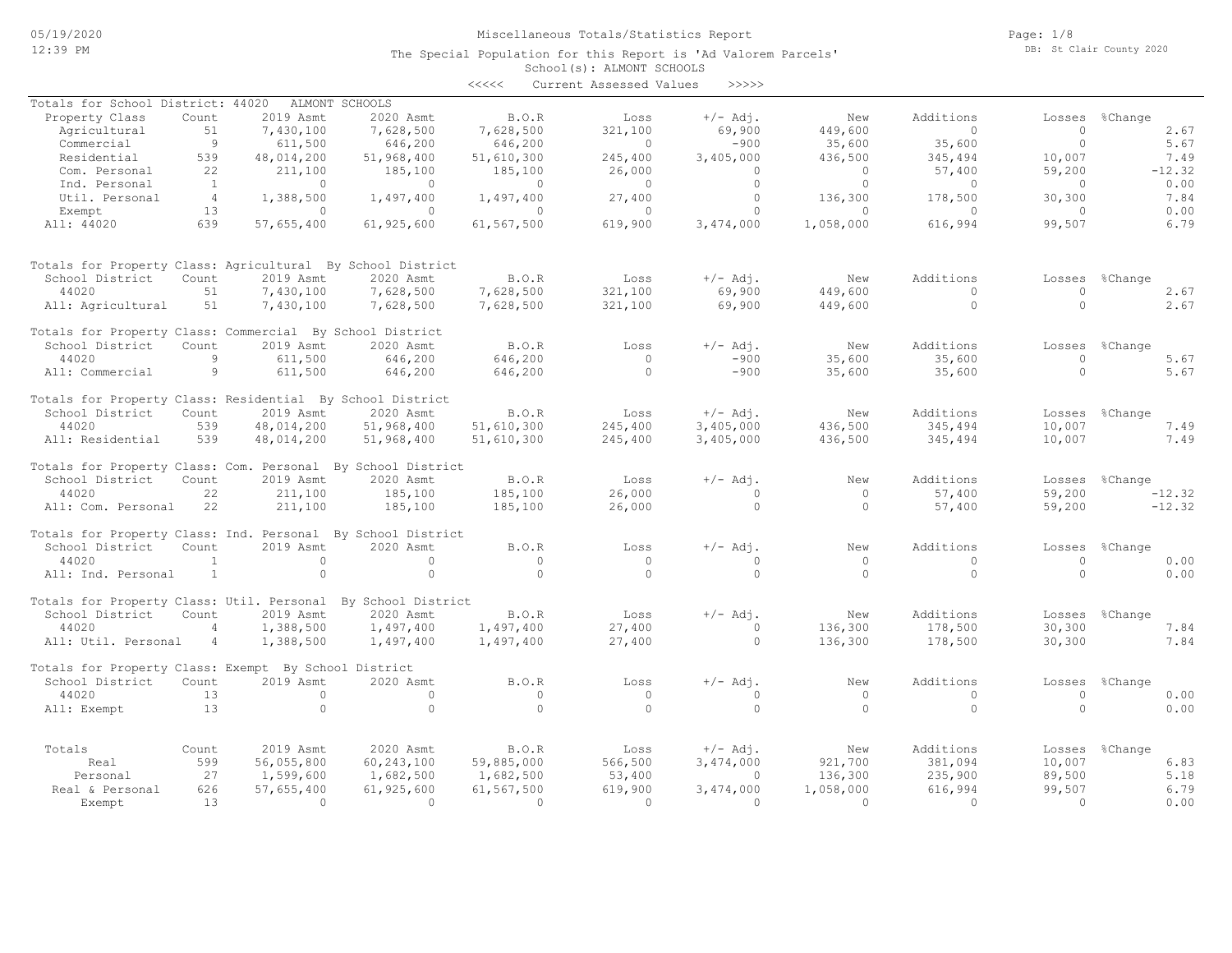Page: 2/8 DB: St Clair County 2020

#### School(s): ALMONT SCHOOLS The Special Population for this Report is 'Ad Valorem Parcels'

<<<<< S.E.V., Taxable and Capped Values >>>>>

| Totals for School District: 44020                           |                |            | ALMONT SCHOOLS     |            |             |              |              |              |              |              |
|-------------------------------------------------------------|----------------|------------|--------------------|------------|-------------|--------------|--------------|--------------|--------------|--------------|
| Property Class                                              | Count          | 2019 SEV   | Fin SEV            | 2020 SEV   | 2019 Tax    | Fin Tax      | 2020 Tax     | BOR Tax      | 2020 Cap     | 2020 MCAP    |
| Agricultural                                                | 51             | 7,430,100  | 7,430,100          | 7,628,500  | 4, 153, 244 | 4,153,244    | 4,272,931    | 4,272,931    | 4,267,450    | 4,267,450    |
| Commercial                                                  | $\overline{9}$ | 611,500    | 611,500            | 646,200    | 519,082     | 519,082      | 590,779      | 590,779      | 564,538      | 564,538      |
| Residential                                                 | 539            | 48,014,200 | 48,014,200         | 51,610,300 | 34,929,402  | 34,929,402   | 36, 482, 377 | 36, 273, 744 | 36, 101, 404 | 35,892,771   |
| Com. Personal                                               | 22             | 211,100    | 348,534            | 185,100    | 211,100     | 348,534      | 185,100      | 185,100      | 185,100      | 185,100      |
| Ind. Personal                                               | <sup>1</sup>   | $\circ$    | $\circ$            | $\circ$    | $\circ$     | $\circ$      | $\circ$      | $\circ$      | $\circ$      | $\circ$      |
| Util. Personal                                              | $\overline{4}$ | 1,388,500  | 1,388,500          | 1,497,400  | 1,388,500   | 1,388,500    | 1,497,400    | 1,497,400    | 1,497,400    | 1,497,400    |
| Exempt                                                      | 13             | $\Omega$   | $\Omega$           | $\Omega$   | $\Omega$    | $\circ$      | $\Omega$     | $\Omega$     | $\Omega$     | $\Omega$     |
|                                                             |                |            |                    |            |             |              |              |              |              |              |
| All: 44020                                                  | 639            | 57,655,400 | 57,792,834         | 61,567,500 | 41,201,328  | 41,338,762   | 43,028,587   | 42,819,954   | 42,615,892   | 42, 407, 259 |
| Totals for Property Class: Agricultural By School District  |                |            |                    |            |             |              |              |              |              |              |
| School District                                             | Count          | 2019 SEV   | Fin SEV            | 2020 SEV   | 2019 Tax    | Fin Tax      | 2020 Tax     | BOR Tax      | 2020 Cap     | 2020 MCAP    |
| 44020                                                       | 51             | 7,430,100  | 7,430,100          | 7,628,500  | 4, 153, 244 | 4, 153, 244  | 4,272,931    | 4,272,931    | 4,267,450    | 4,267,450    |
| All: Agricultural                                           | 51             | 7,430,100  | 7,430,100          | 7,628,500  | 4, 153, 244 | 4, 153, 244  | 4,272,931    | 4,272,931    | 4,267,450    | 4,267,450    |
|                                                             |                |            |                    |            |             |              |              |              |              |              |
| Totals for Property Class: Commercial By School District    |                |            |                    |            |             |              |              |              |              |              |
| School District                                             | Count          | 2019 SEV   | Fin SEV            | 2020 SEV   | 2019 Tax    | Fin Tax      | 2020 Tax     | BOR Tax      | 2020 Cap     | 2020 MCAP    |
| 44020                                                       | $\circ$        | 611,500    | 611,500            | 646,200    | 519,082     | 519,082      | 590,779      | 590,779      | 564,538      | 564,538      |
| All: Commercial                                             | $\overline{9}$ | 611,500    | 611,500            | 646,200    | 519,082     | 519,082      | 590,779      | 590,779      | 564,538      | 564,538      |
| Totals for Property Class: Residential By School District   |                |            |                    |            |             |              |              |              |              |              |
| School District                                             | Count          | 2019 SEV   | Fin SEV            | 2020 SEV   | 2019 Tax    | Fin Tax      | 2020 Tax     | BOR Tax      | 2020 Cap     | 2020 MCAP    |
| 44020                                                       | 539            | 48,014,200 | 48,014,200         | 51,610,300 | 34,929,402  | 34, 929, 402 | 36, 482, 377 | 36, 273, 744 | 36, 101, 404 | 35,892,771   |
| All: Residential                                            | 539            | 48,014,200 | 48,014,200         | 51,610,300 | 34,929,402  | 34,929,402   | 36, 482, 377 | 36, 273, 744 | 36,101,404   | 35,892,771   |
| Totals for Property Class: Com. Personal By School District |                |            |                    |            |             |              |              |              |              |              |
| School District                                             | Count          | 2019 SEV   | Fin SEV            | 2020 SEV   | 2019 Tax    | Fin Tax      | 2020 Tax     | BOR Tax      | 2020 Cap     | 2020 MCAP    |
| 44020                                                       | 22             | 211,100    | 348,534            | 185,100    | 211,100     | 348,534      | 185,100      | 185,100      | 185,100      | 185,100      |
| All: Com. Personal                                          | 22             | 211,100    | 348,534            | 185,100    | 211,100     | 348,534      | 185,100      | 185,100      | 185,100      | 185,100      |
|                                                             |                |            |                    |            |             |              |              |              |              |              |
| Totals for Property Class: Ind. Personal By School District |                |            |                    |            |             |              |              |              |              |              |
| School District                                             | Count          | 2019 SEV   | Fin SEV            | 2020 SEV   | 2019 Tax    | Fin Tax      | 2020 Tax     | BOR Tax      | 2020 Cap     | 2020 MCAP    |
| 44020                                                       | $\mathbf{1}$   | $\circ$    | $\circ$            | $\circ$    | $\circ$     | $\circ$      | $\circ$      | $\circ$      | $\circ$      | $\circ$      |
| All: Ind. Personal                                          | <sup>1</sup>   | $\circ$    | $\circ$            | $\circ$    | $\Omega$    | $\circ$      | $\circ$      | $\circ$      | $\Omega$     | $\circ$      |
| Totals for Property Class: Util. Personal                   |                |            | By School District |            |             |              |              |              |              |              |
| School District                                             | Count          | 2019 SEV   | Fin SEV            | 2020 SEV   | 2019 Tax    | Fin Tax      | 2020 Tax     | BOR Tax      | 2020 Cap     | 2020 MCAP    |
|                                                             |                |            |                    |            |             |              |              |              |              |              |
| 44020                                                       | $\overline{4}$ | 1,388,500  | 1,388,500          | 1,497,400  | 1,388,500   | 1,388,500    | 1,497,400    | 1,497,400    | 1,497,400    | 1,497,400    |
| All: Util. Personal                                         | $\overline{4}$ | 1,388,500  | 1,388,500          | 1,497,400  | 1,388,500   | 1,388,500    | 1,497,400    | 1,497,400    | 1,497,400    | 1,497,400    |
| Totals for Property Class: Exempt By School District        |                |            |                    |            |             |              |              |              |              |              |
| School District                                             | Count          | 2019 SEV   | Fin SEV            | 2020 SEV   | 2019 Tax    | Fin Tax      | 2020 Tax     | BOR Tax      | 2020 Cap     | 2020 MCAP    |
| 44020                                                       | 13             | $\circ$    | $\circ$            | $\circ$    | $\circ$     | $\circ$      | $\circ$      | $\circ$      | $\circ$      | $\circ$      |
| All: Exempt                                                 | 13             | $\circ$    | $\Omega$           | $\circ$    | $\Omega$    | $\Omega$     | $\Omega$     | $\Omega$     | $\Omega$     | $\Omega$     |
|                                                             |                |            |                    |            |             |              |              |              |              |              |
| Totals                                                      | Count          | 2019 SEV   | Fin SEV            | 2020 SEV   | 2019 Tax    | Fin Tax      | 2020 Tax     | BOR Tax      | 2020 Cap     | 2020 MCAP    |
| Real                                                        | 599            | 56,055,800 | 56,055,800         | 59,885,000 | 39,601,728  | 39,601,728   | 41,346,087   | 41, 137, 454 | 40,933,392   | 40,724,759   |
| Personal                                                    | 27             | 1,599,600  | 1,737,034          | 1,682,500  | 1,599,600   | 1,737,034    | 1,682,500    | 1,682,500    | 1,682,500    | 1,682,500    |
| Real & Personal                                             | 626            | 57,655,400 | 57,792,834         | 61,567,500 | 41,201,328  | 41,338,762   | 43,028,587   | 42,819,954   | 42,615,892   | 42, 407, 259 |
| Exempt                                                      | 13             | $\Omega$   | $\Omega$           | $\Omega$   | $\Omega$    | $\Omega$     | $\Omega$     | $\Omega$     | $\cap$       | $\Omega$     |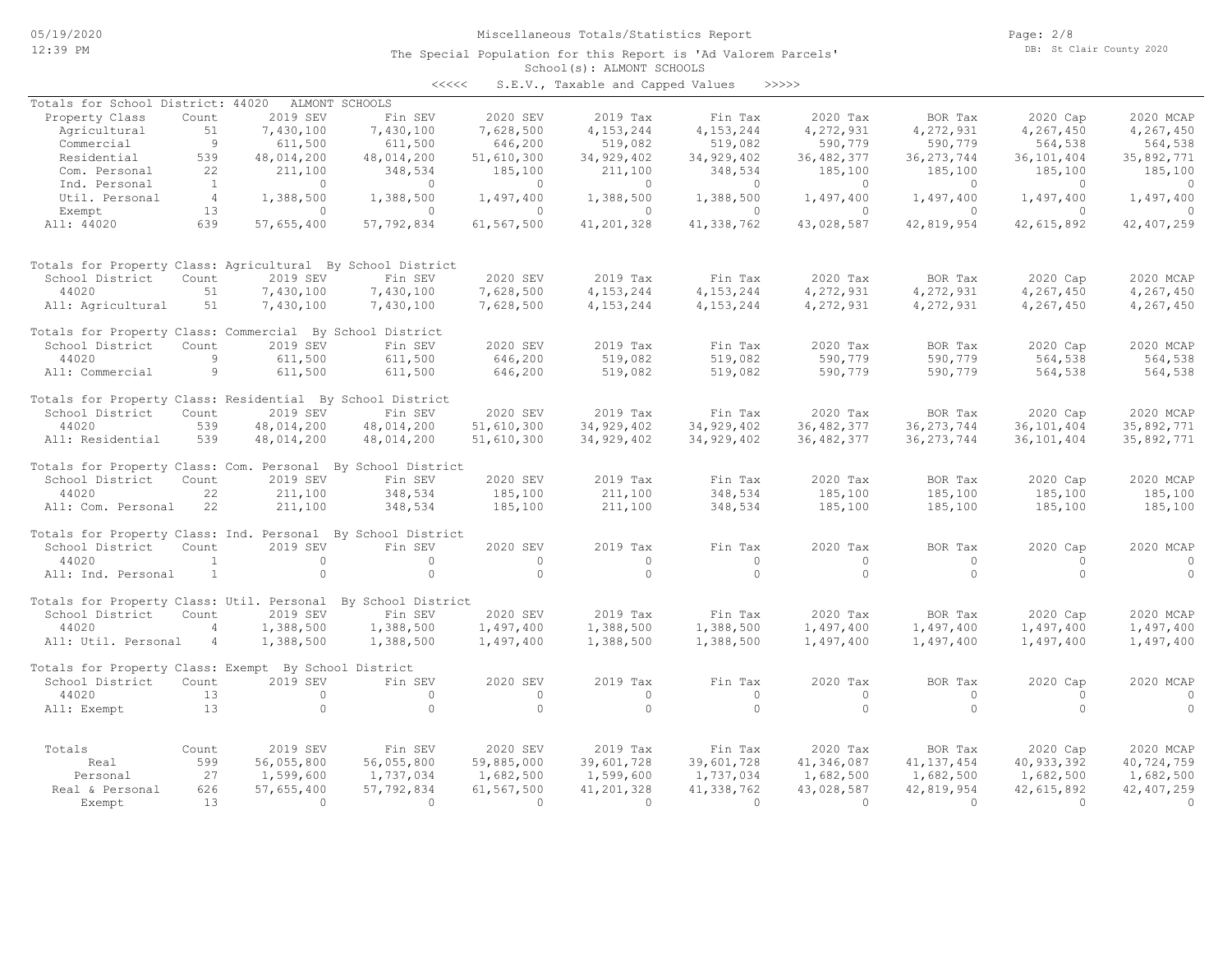The Special Population for this Report is 'Ad Valorem Parcels'

Page: 3/8 DB: St Clair County 2020

### School(s): ALMONT SCHOOLS <<<<< PRE/MBT Percentage Times S.E.V. >>>>>

| Totals for School District: 44020                            |                |                       | ALMONT SCHOOLS         |                         |                        |                       |                        |                       |                        |
|--------------------------------------------------------------|----------------|-----------------------|------------------------|-------------------------|------------------------|-----------------------|------------------------|-----------------------|------------------------|
| Property Class                                               | Count          | 2019 ORIG             | 2019 ORIG              | Final PRE               | Final                  | W/O Winter            | W/O Winter             | 2020 ORIG             | 2020 ORIG              |
|                                                              |                | PRE                   | Non-PRE                |                         | Non-PRE                | PRE                   | Non-PRE                | PRE                   | Non-PRE                |
| Agricultural                                                 | 50             | 7,050,490             | 379,610                | 7,050,490               | 379,610                | 7,050,490             | 379,610                | 7,215,080             | 413,420                |
| Commercial                                                   | $\overline{0}$ | $\circ$               | 611,500                | $\Omega$                | 611,500                | $\Omega$              | 611,500                | $\circ$               | 646,200                |
| Residential                                                  | 444            | 43, 201, 760          | 4,812,440              | 43, 464, 760            | 4,549,440              | 43,370,660            | 4,643,540              | 47, 164, 710          | 4,445,590              |
| Com. Personal                                                | 22             | 211,100               | $\Omega$               | 348,534                 | $\circ$                | 348,534               | $\circ$                | 185,100               | $\circ$                |
| Ind. Personal                                                | $\sim$ 1       | $\circ$               | $\Omega$               | $\Omega$                | $\Omega$               | $\circ$               | $\circ$                | $\Omega$              | $\Omega$               |
| Util. Personal                                               | $\overline{0}$ | $\circ$               | 1,388,500              | $\circ$                 | 1,388,500              | $\circ$               | 1,388,500              | $\circ$               | 1,497,400              |
| All: 44020                                                   | 517            | 50,463,350            | 7,192,050              | 50,863,784              | 6,929,050              | 50,769,684            | 7,023,150              | 54,564,890            | 7,002,610              |
| Totals for Property Class: Agricultural By School District   |                |                       |                        |                         |                        |                       |                        |                       |                        |
| School District                                              | Count          | 2019 ORIG             | 2019 ORIG              | Final PRE               | Final                  | W/O Winter            | W/O Winter             | 2020 ORIG             | 2020 ORIG              |
|                                                              |                | PRE                   | Non-PRE                |                         | Non-PRE                | PRE                   | Non-PRE                | PRE                   | Non-PRE                |
| 44020                                                        | 50             | 7,050,490             | 379,610                | 7,050,490               | 379,610                | 7,050,490             | 379,610                | 7,215,080             | 413,420                |
| All: Agricultural                                            | 50             | 7,050,490             | 379,610                | 7,050,490               | 379,610                | 7,050,490             | 379,610                | 7,215,080             | 413,420                |
| Totals for Property Class: Commercial By School District     |                |                       |                        |                         |                        |                       |                        |                       |                        |
| School District                                              | Count          | 2019 ORIG             | 2019 ORIG              | Final PRE               | Final                  | W/O Winter            | W/O Winter             | 2020 ORIG             | 2020 ORIG              |
|                                                              | $\Omega$       | PRE<br>$\circ$        | Non-PRE                | $\circ$                 | Non-PRE                | PRE<br>$\circ$        | Non-PRE                | PRE<br>$\circ$        | Non-PRE                |
| 44020<br>All: Commercial                                     | $\circ$        | $\circ$               | 611,500                | $\Omega$                | 611,500                | $\circ$               | 611,500                | $\circ$               | 646,200                |
|                                                              |                |                       | 611,500                |                         | 611,500                |                       | 611,500                |                       | 646,200                |
| Totals for Property Class: Residential By School District    |                |                       |                        |                         |                        |                       |                        |                       |                        |
| School District                                              | Count          | 2019 ORIG             | 2019 ORIG              | Final PRE               | Final                  | W/O Winter            | W/O Winter             | 2020 ORIG             | 2020 ORIG              |
|                                                              |                | PRE                   | Non-PRE                |                         | Non-PRE                | <b>PRE</b>            | Non-PRE                | PRE                   | Non-PRE                |
| 44020                                                        | 444            | 43, 201, 760          | 4,812,440              | 43, 464, 760            | 4,549,440              | 43,370,660            | 4,643,540              | 47, 164, 710          | 4,445,590              |
| All: Residential                                             | 444            | 43, 201, 760          | 4,812,440              | 43, 464, 760            | 4,549,440              | 43,370,660            | 4,643,540              | 47, 164, 710          | 4,445,590              |
| Totals for Property Class: Com. Personal By School District  |                |                       |                        |                         |                        |                       |                        |                       |                        |
| School District                                              | Count          | 2019 ORIG             | 2019 ORIG              | Final PRE               | Final                  | W/O Winter            | W/O Winter             | 2020 ORIG             | 2020 ORIG              |
|                                                              |                | PRE                   | Non-PRE                |                         | Non-PRE                | PRE                   | Non-PRE                | PRE                   | Non-PRE                |
| 44020                                                        | 22             | 211,100               | $\Omega$               | 348,534                 | $\Omega$               | 348,534               | $\Omega$               | 185,100               | $\Omega$               |
| All: Com. Personal                                           | 22             | 211,100               | $\circ$                | 348,534                 | $\circ$                | 348,534               | $\circ$                | 185,100               | $\Omega$               |
| Totals for Property Class: Ind. Personal By School District  |                |                       |                        |                         |                        |                       |                        |                       |                        |
| School District                                              | Count          | 2019 ORIG             | 2019 ORIG              | Final PRE               | Final                  | W/O Winter            | W/O Winter             | 2020 ORIG             | 2020 ORIG              |
|                                                              |                | PRE                   | Non-PRE                |                         | Non-PRE                | PRE                   | Non-PRE                | PRE                   | Non-PRE                |
| 44020                                                        | $\mathbf{1}$   | $\Omega$              | $\Omega$               | $\Omega$                | $\Omega$               | $\Omega$              | $\circ$                | $\Omega$              | $\Omega$               |
| All: Ind. Personal                                           | $\mathbf{1}$   | $\circ$               | $\Omega$               | $\Omega$                | $\Omega$               | $\Omega$              | $\Omega$               | $\Omega$              | $\Omega$               |
| Totals for Property Class: Util. Personal By School District |                |                       |                        |                         |                        |                       |                        |                       |                        |
| School District                                              | Count          | 2019 ORIG             | 2019 ORIG              | Final PRE               | Final                  | W/O Winter            | W/O Winter             | 2020 ORIG             | 2020 ORIG              |
|                                                              |                | PRE                   | Non-PRE                |                         | Non-PRE                | PRE                   | Non-PRE                | PRE                   | Non-PRE                |
| 44020                                                        | $\circ$        | $\circ$               | 1,388,500              | $\circ$                 | 1,388,500              | $\circ$               | 1,388,500              | $\circ$               | 1,497,400              |
| All: Util. Personal                                          | $\circ$        | $\circ$               | 1,388,500              | $\circ$                 | 1,388,500              | $\circ$               | 1,388,500              | $\circ$               | 1,497,400              |
|                                                              |                |                       |                        |                         |                        |                       |                        |                       |                        |
| Totals                                                       | Count          | 2019 ORIG             | 2019 ORIG              | Final PRE               | Final                  | W/O Winter            | W/O Winter             | 2020 ORIG             | 2020 ORIG              |
|                                                              |                | PRE                   | Non-PRE                |                         | Non-PRE                | <b>PRE</b>            | Non-PRE                | PRE                   | Non-PRE                |
| Real                                                         | 494<br>23      | 50,252,250            | 5,803,550              | 50, 515, 250<br>348,534 | 5,540,550              | 50, 421, 150          | 5,634,650              | 54,379,790<br>185,100 | 5,505,210              |
| Personal<br>Real & Personal                                  | 517            | 211,100<br>50,463,350 | 1,388,500<br>7,192,050 | 50,863,784              | 1,388,500<br>6,929,050 | 348,534<br>50,769,684 | 1,388,500<br>7,023,150 | 54,564,890            | 1,497,400<br>7,002,610 |
|                                                              |                |                       |                        |                         |                        |                       |                        |                       |                        |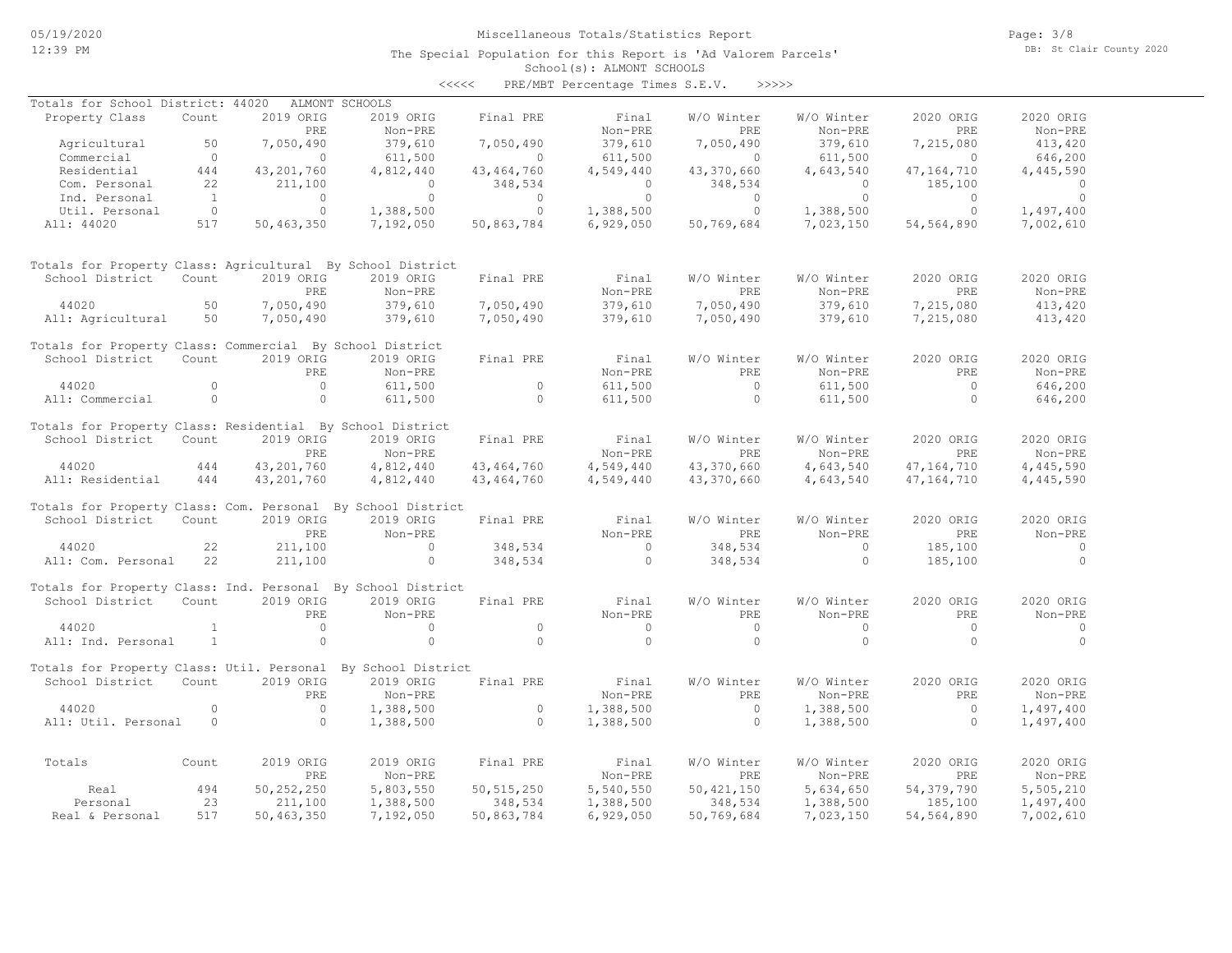The Special Population for this Report is 'Ad Valorem Parcels'

Page: 4/8 DB: St Clair County 2020

#### School(s): ALMONT SCHOOLS <<<<< PRE/MBT Percentage Times Taxable >>>>>

| Totals for School District: 44020                            |                |              | ALMONT SCHOOLS |            |           |                    |            |              |           |
|--------------------------------------------------------------|----------------|--------------|----------------|------------|-----------|--------------------|------------|--------------|-----------|
| Property Class                                               | Count          | 2019 ORIG    | 2019 ORIG      | Final PRE  | Final     | W/O Winter         | W/O Winter | 2020 ORIG    | 2020 ORIG |
|                                                              |                | PRE          | Non-PRE        |            | Non-PRE   | PRE                | Non-PRE    | <b>PRE</b>   | Non-PRE   |
| Agricultural                                                 | 50             | 3,906,653    | 246,591        | 3,906,653  | 246,591   | 3,906,653          | 246,591    | 4,016,132    | 256,799   |
| Commercial                                                   | $\overline{0}$ | $\circ$      | 519,082        | $\circ$    | 519,082   | $\circ$            | 519,082    | $\circ$      | 590,779   |
| Residential                                                  | 444            | 31, 468, 347 | 3,461,055      | 31,708,948 | 3,220,454 | 31,637,247         | 3,292,155  | 33, 165, 394 | 3,108,350 |
| Com. Personal                                                | 22             | 211,100      | $\Omega$       | 348,534    | $\Omega$  | 348,534            | $\circ$    | 185,100      | $\Omega$  |
| Ind. Personal                                                | $\overline{1}$ | $\circ$      | $\circ$        | $\circ$    | $\circ$   | $\circ$            | $\circ$    | $\circ$      | $\circ$   |
| Util. Personal                                               | $\overline{0}$ | $\circ$      | 1,388,500      | $\circ$    | 1,388,500 | $\circ$            | 1,388,500  | $\circ$      | 1,497,400 |
| All: 44020                                                   | 517            | 35,586,100   | 5,615,228      | 35,964,135 | 5,374,627 | 35,892,434         | 5,446,328  | 37, 366, 626 | 5,453,328 |
|                                                              |                |              |                |            |           |                    |            |              |           |
| Totals for Property Class: Agricultural By School District   |                |              |                |            |           |                    |            |              |           |
| School District                                              | Count          | 2019 ORIG    | 2019 ORIG      | Final PRE  | Final     | W/O Winter         | W/O Winter | 2020 ORIG    | 2020 ORIG |
|                                                              |                | PRE          | Non-PRE        |            | Non-PRE   | PRE.               | Non-PRE    | PRE          | Non-PRE   |
| 44020                                                        | 50             | 3,906,653    | 246,591        | 3,906,653  | 246,591   | 3,906,653          | 246,591    | 4,016,132    | 256,799   |
| All: Agricultural                                            | 50             | 3,906,653    | 246,591        | 3,906,653  | 246,591   | 3,906,653          | 246,591    | 4,016,132    | 256,799   |
| Totals for Property Class: Commercial By School District     |                |              |                |            |           |                    |            |              |           |
| School District                                              | Count          | 2019 ORIG    | 2019 ORIG      | Final PRE  | Final     | W/O Winter         | W/O Winter | 2020 ORIG    | 2020 ORIG |
|                                                              |                | PRE          | Non-PRE        |            | Non-PRE   | PRE                | Non-PRE    | PRE          | Non-PRE   |
| 44020                                                        | $\Omega$       | $\Omega$     | 519,082        | $\Omega$   | 519,082   | $\Omega$           | 519,082    | $\Omega$     | 590,779   |
| All: Commercial                                              | $\Omega$       | $\Omega$     | 519,082        | $\Omega$   | 519,082   | $\Omega$           | 519,082    | $\Omega$     | 590,779   |
| Totals for Property Class: Residential By School District    |                |              |                |            |           |                    |            |              |           |
| School District                                              | Count          | 2019 ORIG    | 2019 ORIG      | Final PRE  | Final     | W/O Winter         | W/O Winter | 2020 ORIG    | 2020 ORIG |
|                                                              |                | PRE          | Non-PRE        |            | Non-PRE   | <b>PRE</b>         | Non-PRE    | <b>PRE</b>   | Non-PRE   |
| 44020                                                        | 444            | 31,468,347   | 3,461,055      | 31,708,948 | 3,220,454 | 31,637,247         | 3,292,155  | 33, 165, 394 | 3,108,350 |
| All: Residential                                             | 444            | 31,468,347   | 3,461,055      | 31,708,948 | 3,220,454 | 31,637,247         | 3,292,155  | 33, 165, 394 | 3,108,350 |
| Totals for Property Class: Com. Personal By School District  |                |              |                |            |           |                    |            |              |           |
| School District                                              | Count          | 2019 ORIG    | 2019 ORIG      | Final PRE  | Final     | W/O Winter         | W/O Winter | 2020 ORIG    | 2020 ORIG |
|                                                              |                | PRE          | Non-PRE        |            | Non-PRE   | PRE                | Non-PRE    | PRE          | Non-PRE   |
| 44020                                                        | 22             | 211,100      | $\circ$        | 348,534    | $\circ$   | 348,534            | $\circ$    | 185,100      | $\circ$   |
| All: Com. Personal                                           | 22             | 211,100      | $\circ$        | 348,534    | $\circ$   | 348,534            | $\circ$    | 185,100      | $\circ$   |
| Totals for Property Class: Ind. Personal By School District  |                |              |                |            |           |                    |            |              |           |
| School District                                              | Count          | 2019 ORIG    | 2019 ORIG      | Final PRE  | Final     | W/O Winter         | W/O Winter | 2020 ORIG    | 2020 ORIG |
|                                                              |                | PRE          | Non-PRE        |            | Non-PRE   | PRE                | Non-PRE    | PRE          | Non-PRE   |
| 44020                                                        | $\mathbf{1}$   | $\circ$      | $\circ$        | $\circ$    | $\circ$   | $\circ$            | $\circ$    | $\circ$      | $\circ$   |
| All: Ind. Personal                                           | $\mathbf{1}$   | $\circ$      | $\circ$        | $\Omega$   | $\circ$   | $\circ$            | $\circ$    | $\circ$      | $\circ$   |
| Totals for Property Class: Util. Personal By School District |                |              |                |            |           |                    |            |              |           |
| School District                                              | Count          | 2019 ORIG    | 2019 ORIG      | Final PRE  | Final     | W/O Winter         | W/O Winter | 2020 ORIG    | 2020 ORIG |
|                                                              |                | PRE          | Non-PRE        |            | Non-PRE   | PRE                | Non-PRE    | PRE          | Non-PRE   |
| 44020                                                        | $\circ$        | $\circ$      | 1,388,500      | $\circ$    | 1,388,500 | $\circ$            | 1,388,500  | $\circ$      | 1,497,400 |
| All: Util. Personal                                          | $\circ$        | $\circ$      | 1,388,500      | $\circ$    | 1,388,500 | $\circ$            | 1,388,500  | $\circ$      | 1,497,400 |
|                                                              |                |              |                |            |           |                    |            |              |           |
| Totals                                                       | Count          | 2019 ORIG    | 2019 ORIG      | Final PRE  | Final     | W/O Winter<br>PRF. | W/O Winter | 2020 ORIG    | 2020 ORIG |
|                                                              |                | PRE.         | Non-PRE        |            | Non-PRE   |                    | Non-PRE    | <b>PRE</b>   | Non-PRE   |
| Real                                                         | 494            | 35, 375, 000 | 4,226,728      | 35,615,601 | 3,986,127 | 35,543,900         | 4,057,828  | 37, 181, 526 | 3,955,928 |
| Personal                                                     | 23             | 211,100      | 1,388,500      | 348,534    | 1,388,500 | 348,534            | 1,388,500  | 185,100      | 1,497,400 |
| Real & Personal                                              | 517            | 35,586,100   | 5,615,228      | 35,964,135 | 5,374,627 | 35,892,434         | 5,446,328  | 37,366,626   | 5,453,328 |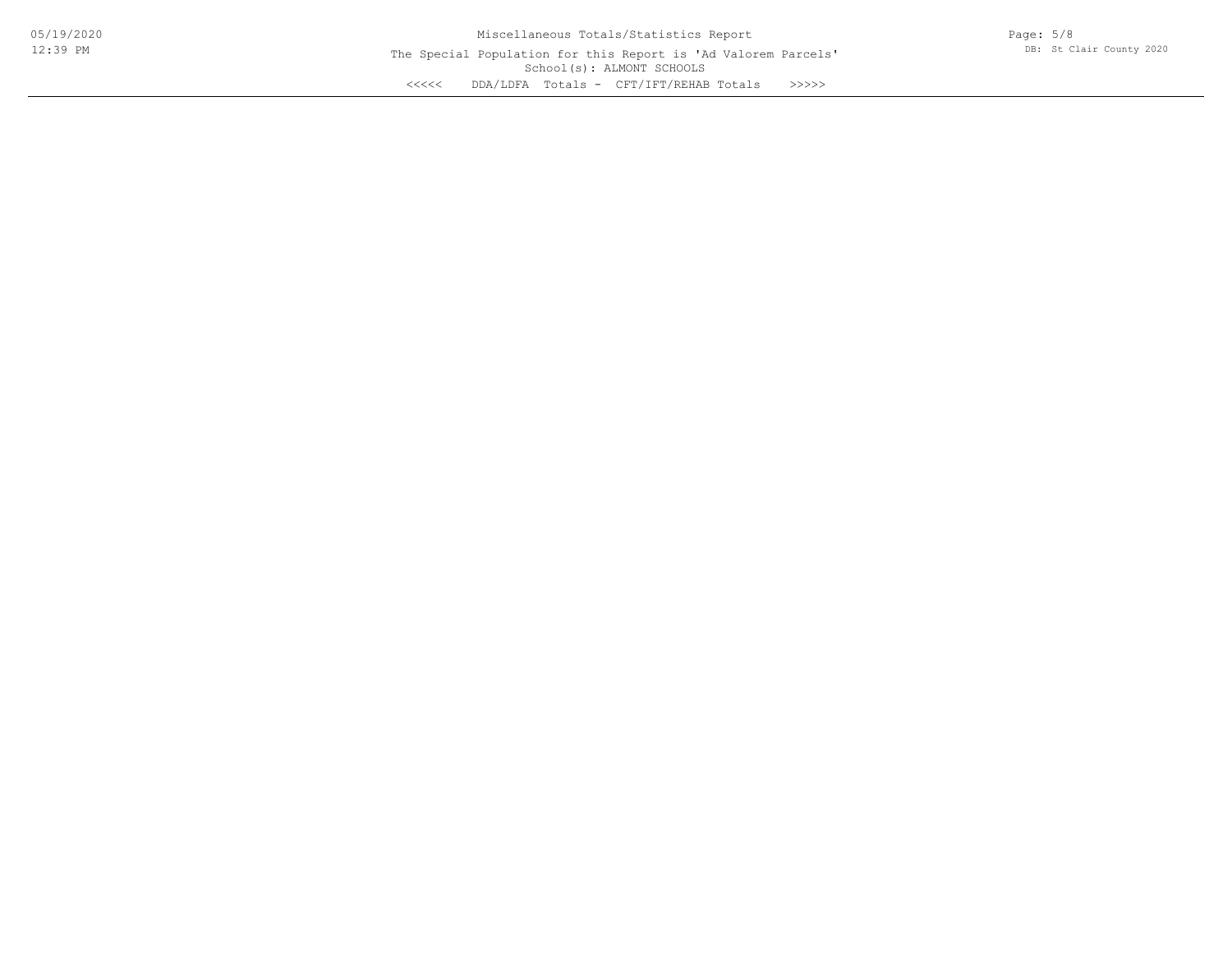School(s): ALMONT SCHOOLS The Special Population for this Report is 'Ad Valorem Parcels'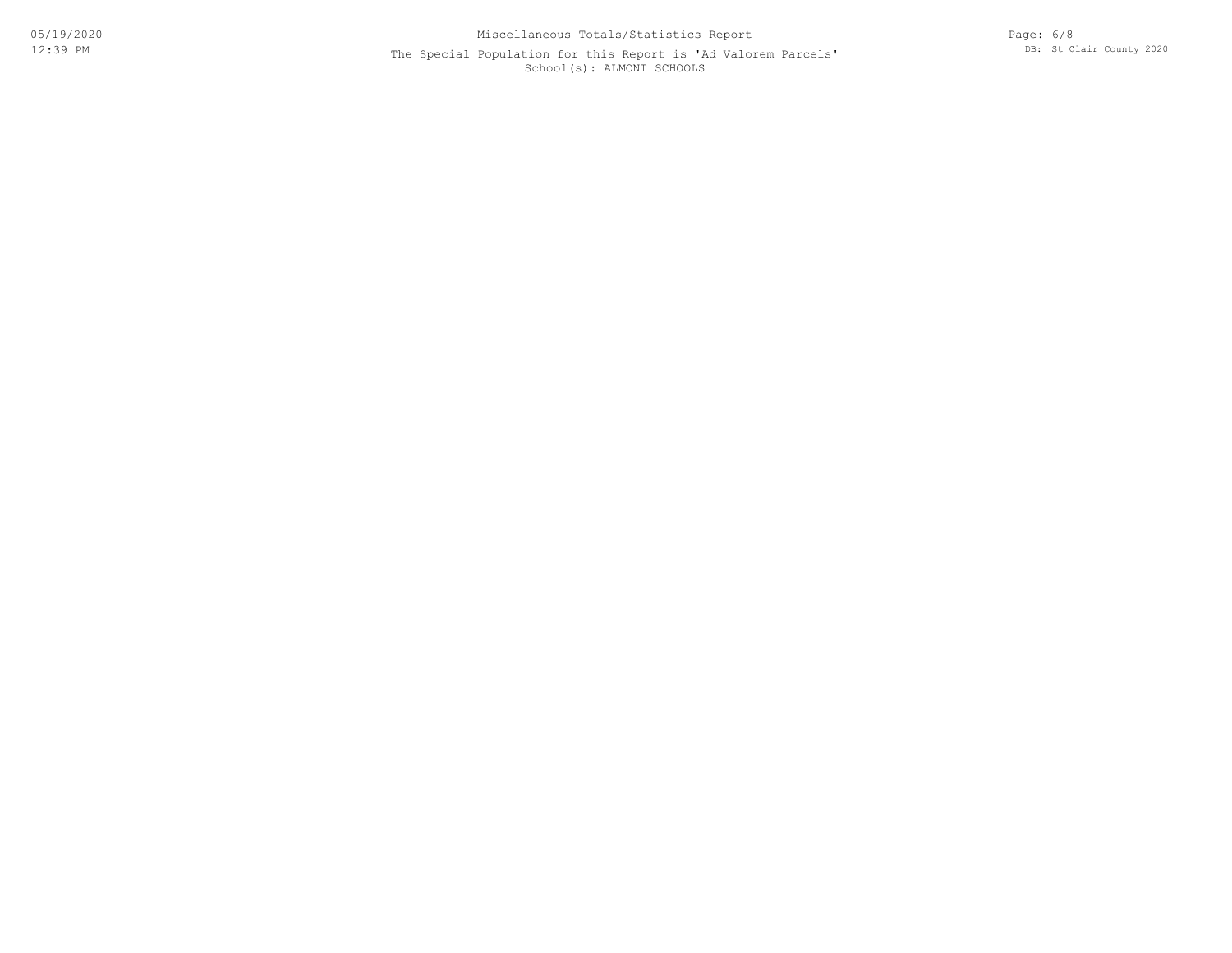## School(s): ALMONT SCHOOLS The Special Population for this Report is 'Ad Valorem Parcels'

Page: 7/8 DB: St Clair County 2020

<<<<< Top 20 Statistics >>>>>

| ***** Top 20 S.E.V.s<br>*****                 |                                                 |            |           |
|-----------------------------------------------|-------------------------------------------------|------------|-----------|
| $09 - 999 - 0008 - 000$                       | DTE ELECTRIC COMP                               | \$         | 1,089,500 |
| $09 - 020 - 1001 - 010$                       | S&B FARMS LLC                                   | \$         | 470,500   |
| $09 - 021 - 3001 - 050$                       | WEIG RONALD/JANICE M TRUST                      | \$         | 345,200   |
| 09-999-0043-020                               | INTERNATIONAL TRANSMISSION CO.                  | \$         | 341,900   |
| 09-032-2002-000                               | HARMON ROBERT                                   | \$         | 331,500   |
| $09 - 031 - 3001 - 000$                       | WILSON ROBERT                                   |            | 324,700   |
| $09 - 030 - 2001 - 001$                       | TESSMER THOMAS E                                | \$         | 301,700   |
| $09 - 034 - 1001 - 000$                       | LAMPTON KEVIN/DELENA                            | \$         | 295,500   |
| $09 - 030 - 3001 - 000$                       | GAIER FARMS AND GREENHOUSE INC                  | \$         | 277,100   |
| 09-033-2008-302                               | RIES SCOTT/JENNIFER                             | \$         | 265,600   |
| $09 - 018 - 3001 - 000$                       | HOWE DONALD/GLORIA                              | \$         | 249,800   |
| 09-031-2001-000                               | RUDONI PAULA                                    |            | 248,500   |
| $09 - 022 - 4002 - 400$                       | MOAN STANLEY/LINDA                              |            | 241,800   |
| 09-030-1001-011                               | TESSMER CHRISTOPHER M                           | \$\$\$\$\$ | 233,900   |
| 09-017-2003-000                               | LIPA JOHN                                       |            | 232,000   |
| 09-030-2003-400                               | PYTLESKI MARK, PYTLESKI KIMBERLY                | \$         | 228,800   |
| 09-020-4003-000                               | MESSINA SALVATORE F/KATALIN E                   | \$         | 225,000   |
| $09 - 021 - 4002 - 000$                       | GRYSPEERD CHARLES                               | \$         | 224,100   |
| 09-032-1006-700                               | LAESCH MARK/CALLA                               | \$         | 222,400   |
| $09 - 028 - 1001 - 000$                       | PARKS MADELINE M<br>TRUST                       | \$         | 221,700   |
|                                               |                                                 |            |           |
|                                               |                                                 |            |           |
| ***** Top 20 Taxable Values *****             |                                                 |            |           |
| $09 - 999 - 0008 - 000$                       | DTE ELECTRIC COMP                               | \$         | 1,089,500 |
| 09-999-0043-020                               | INTERNATIONAL TRANSMISSION CO.                  | \$         | 341,900   |
| 09-021-3001-050                               | WEIG RONALD/JANICE M TRUST                      | \$         | 315,853   |
| 09-031-2001-000                               | RUDONI PAULA                                    | \$         | 248,500   |
| 09-033-2008-302                               | RIES SCOTT/JENNIFER                             | \$         | 245,654   |
| 09-030-2001-001                               | TESSMER THOMAS E                                | \$         | 244,231   |
| $09 - 020 - 4003 - 000$                       | MESSINA SALVATORE F/KATALIN E                   | \$         | 213,990   |
| $09 - 034 - 1001 - 000$                       | LAMPTON KEVIN/DELENA                            | \$         | 212,511   |
| 09-020-1001-010                               | S&B FARMS LLC                                   | \$         | 207,086   |
| 09-032-2002-000                               | HARMON ROBERT                                   | \$         | 206,048   |
| $09 - 020 - 3002 - 000$                       | BATTESTILLI REX, BATTESTILLI TERRY              | \$         | 194,440   |
| 09-019-1001-100                               | WOLFE IRWIN R IV/KRISTYN A                      | \$         | 193,406   |
| 09-034-1001-100                               | KLOS ANDREW T JR/RYGWELSKI HANNAH G             | \$         | 191,643   |
| 09-029-4001-250                               | HOWEY JEREMY/MURDOCK DANIELLE                   | \$         | 172,109   |
| 09-019-1002-500                               | BAERT DAVID                                     |            | 168,800   |
| $09 - 022 - 4002 - 400$                       | MOAN STANLEY/LINDA                              | \$         | 162,340   |
| 09-032-3003-130                               | HOOGERHYDE ROBERT M/MARY E                      | \$         | 162,021   |
| 09-017-1001-300                               | ZARATE CARLOS S, ZARATE LYNN T                  | \$         | 161,715   |
| 09-030-2003-475                               | DECOSTER JASON M, DECOSTER JENNIFER             | \$         | 161,409   |
| 09-029-4007-000                               | OLIVER JOSHWA R, OLIVER NAOMI M                 | \$         | 160,017   |
|                                               |                                                 |            |           |
|                                               |                                                 |            |           |
| Top 20 Owners by Taxable Value *****<br>***** |                                                 |            |           |
| DTE ELECTRIC COMP                             | $1,089,500$ Taxable Value in 1 Parcel(s)<br>has |            |           |
| INTERNATIONAL TRANSMISSION CO.                | 341,900 Taxable Value in 1 Parcel(s)<br>has     |            |           |
| WEIG RONALD/JANICE M<br>TRUST                 | 315,853 Taxable Value in 1 Parcel(s)<br>has     |            |           |
| TESSMER THOMAS E                              | 263,519 Taxable Value in 2 Parcel(s)<br>has     |            |           |
| RUDONI PAULA                                  | 248,500 Taxable Value in 1 Parcel(s)<br>has     |            |           |
| FERGUSON ALVIN D<br>TRUST, FERGUSON           | 246,510 Taxable Value in 2 Parcel(s)<br>has     |            |           |
| RIES SCOTT/JENNIFER                           | 245,654 Taxable Value in 1 Parcel(s)<br>has     |            |           |
|                                               |                                                 |            |           |

NICKS LIGK OF ESSMER CHRISTOPHER M<br>Nas 198,924 Taxable Value in 2 Parcel(s)<br>NICKOLAUS VERNE/TAMARA TRUST has 195,551 Taxable Value in 6 Parcel(s)

HARMON ROBERT has 206,048 Taxable Value in 1 Parcel(s) S&B FARMS LLC has 207,086 Taxable Value in 2 Parcel(s) LAMPTON KEVIN/DELENA has 212,511 Taxable Value in 1 Parcel(s) MESSINA SALVATORE F/KATALIN E has 213,990 Taxable Value in 1 Parcel(s)

has 198,924 Taxable Value in 2 Parcel(s)